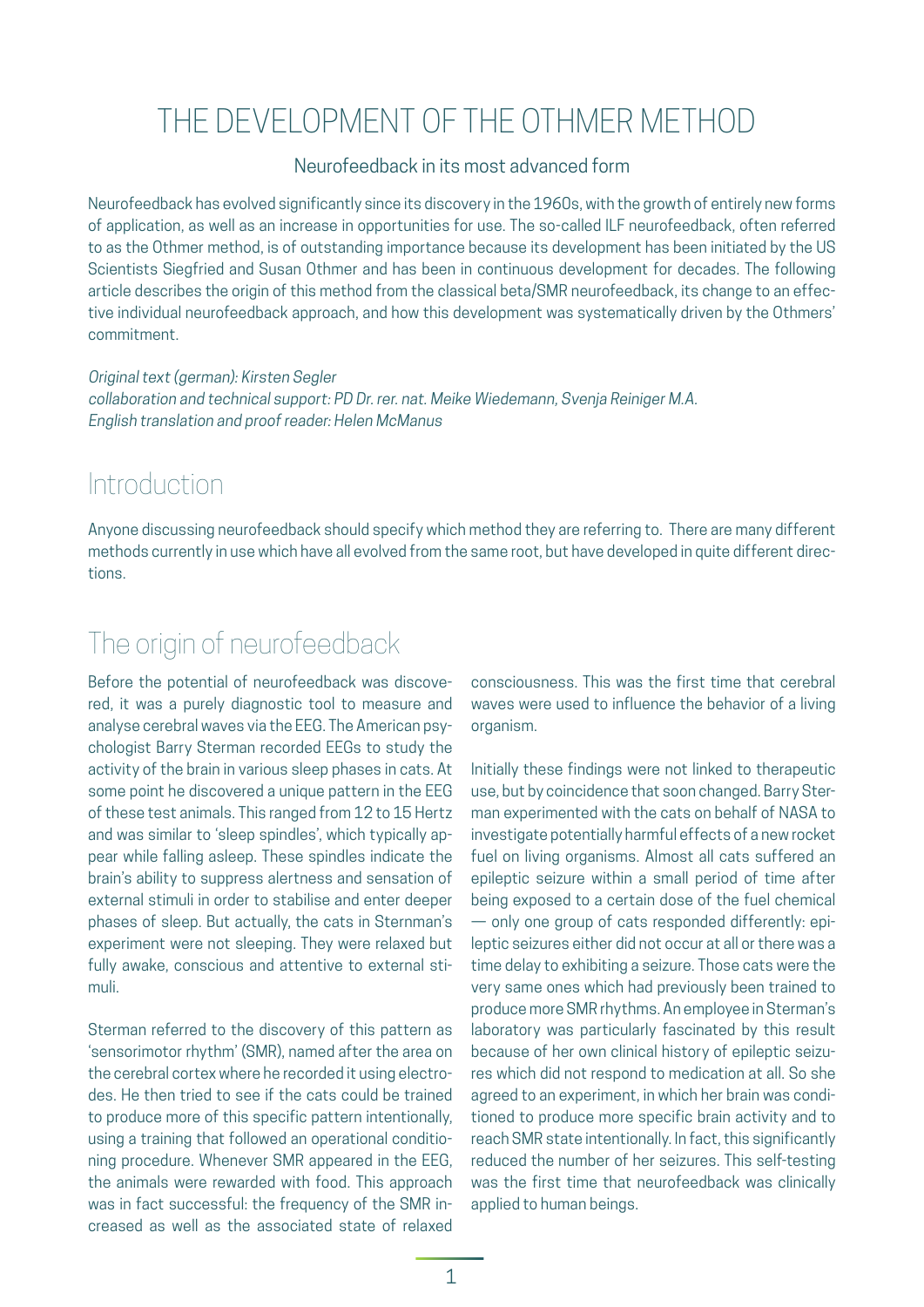Shortly after this successful experiment with Sterman's employee, more patients with epilepsy were treated with the revolutionary procedure and even more beneficial effects were observed: improved sleep problems, reduction in hyperactive behavior and better ability to focus and concentrate were reported by the subjects. Following this, insomnia and ADHD be-

came additional important indications for neurofeedback training. One pioneer of early research in this area was Joel Lubar, a staff member from Sterman's Laboratory, who subsequently did a lot of great research on neurofeedback in ADHD.

# The Frequency Band Training

The process discovered by Barry Sterman is one of what is called today 'Classical Frequency Band Training'. The electrical waves of cerebral activity seen in the EEG can be divided into six groups, the so-called frequency bands. One of these is Sterman's SMR, while there are five further frequency bands (see box). Dominant frequency patterns seen in the EEG can be used to estimate the brain's level of vigilance, as specific arousal levels are associated with frequency bands.

### Frequency bands Frequency- Range Vigilance state band Delta 1 to 3 Hertz Deep sleep phase Theta 4 to 7 Hertz drowsy, somnolent Alpha 8 to 12 Hertz awake, moony, unable to concentrate SMR 12 to 15 Hertz relaxed, conscious and attentive (Low) Beta 15 to 18 Hertz very concentrated, intensive thinking High Beta 18 to 30 Hertz tensed, high stress level Gamma  $> 30$  Hertz meditative state, clear minded, flow-like Graph showing range of frequencies. Electrical filters enable separation of the EEG into its single frequencies. The SMR frequency, discovered by Barry

Sterman, is displayed in green here, the Beta frequency in yellow.

*Figure 1: Frequency bands*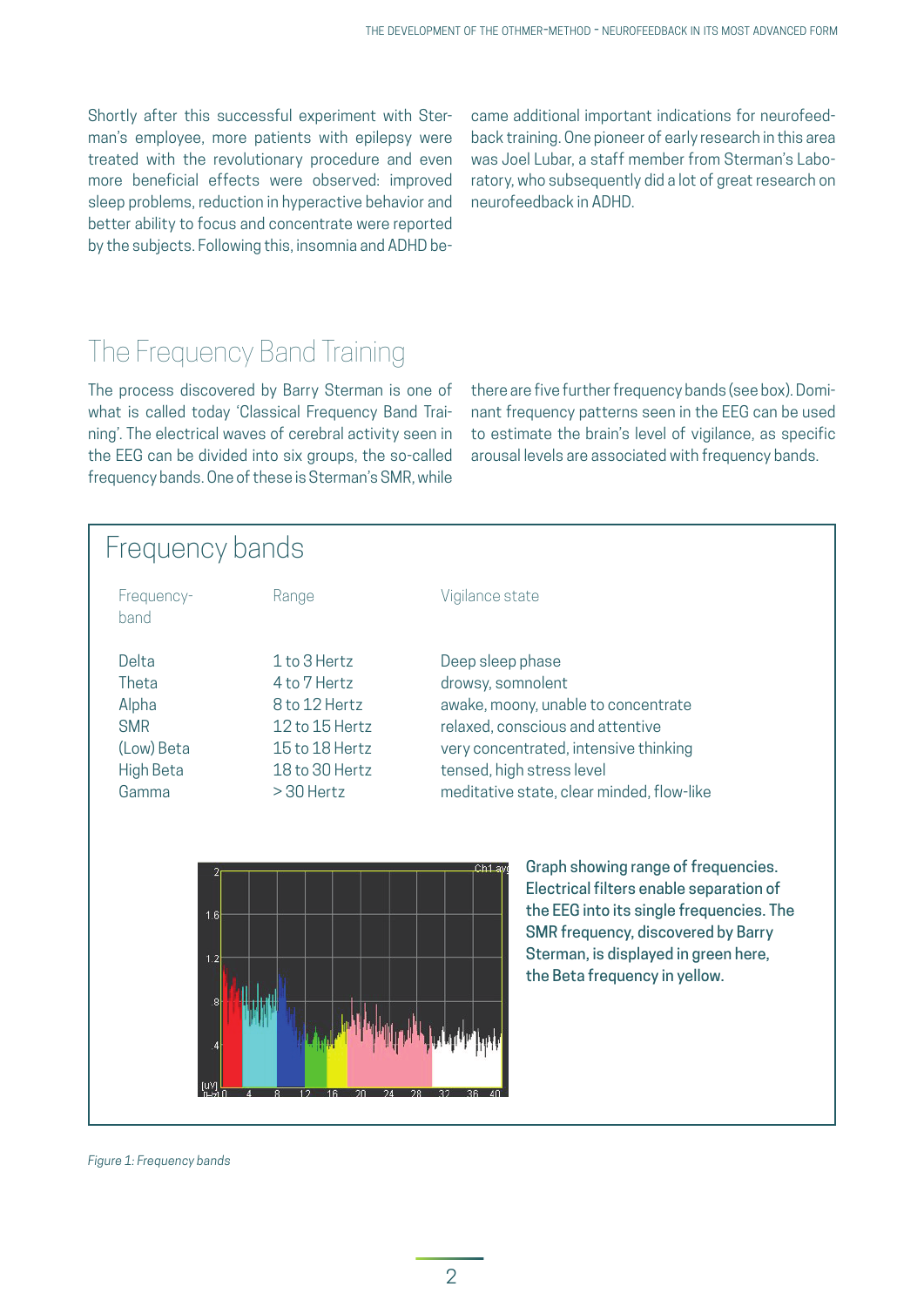The first neurofeedback applications were primarily just SMR training, but soon developed into beta/SMR training. Clients train to produce fewer frequencies associated with inattentiveness (Theta) and tension

(High-Beta) in the EEG. Simultaneously they train to produce more SMR and (Low) Beta Frequencies.



*Figure 2: Beta-SMR Frequency band*

The goal is to enter a relaxed but attentive, focused and aware state and to intensify this state. The feedback reward to clients for showing specific frequencies, is usually a pleasant sound or the appearance of a positive reward symbol. If amplitudes of unwanted frequencies increase, this reward is withdrawn or even replaced by an unpleasant warning sound as an inhibit marker.

**Inhibit/ Reward** Specific terms in neurofeedback used to describe rewarding or inhibiting stimuli or signals

Classical Frequency Band Training is based on prescribed rules. For example which frequencies are inhibited or rewarded is determined prior to the training, on the basis of theoretical considerations. This could be compared to not being able to set equipment in the gym to one's individual physical conditions but to operate all the machines with the same predetermined weights

and adjustments for everyone. This also applies to SCP training (see box), another form of neurofeedback developed alongside German universities and being used with good success in the treatment of epilepsy and AD(H)D. \*SCP training is therefore another prescriptive procedure.

### SCP training

This type of neurofeedback is based on the so-called Slow Cortical Potentials (SCP). Starting at 0,1 Hertz and lower, those are 10 to 300 times slower than the frequency bands. Apart from addressing much slower frequencies, the SCP method is similar to Classical Frequency Band Training in that certain thresholds in cortical activity are determined. A moving symbol on a screen is presented to the client. The movements of this symbol are determined by the client's cortical activity, recorded by EEG. He or she is asked to move the symbol on the screen over or under a visual line, the direction of the symbol is indicated by an arrow pointing up or down. This can only be done by increasing or decreasing specific activity. If the client manages to move the symbol correctly corresponding to the instruction, visual and auditory reward is presented.

At first glance SCP training therefore seems to be a prescriptive procedure. However, because SCP are much slower than usual frequencies, they do not reflect the current level of the brain's arousal, but rather it's general excitability – meaning the willingness to respond appropriately to a stimulus. The SCP seem to reflect the interaction of three important neuronal networks which control attention. This indicates that there are deeper? reasons for the success of the method than the superficial explanatory model (see section "Effects of ILF training").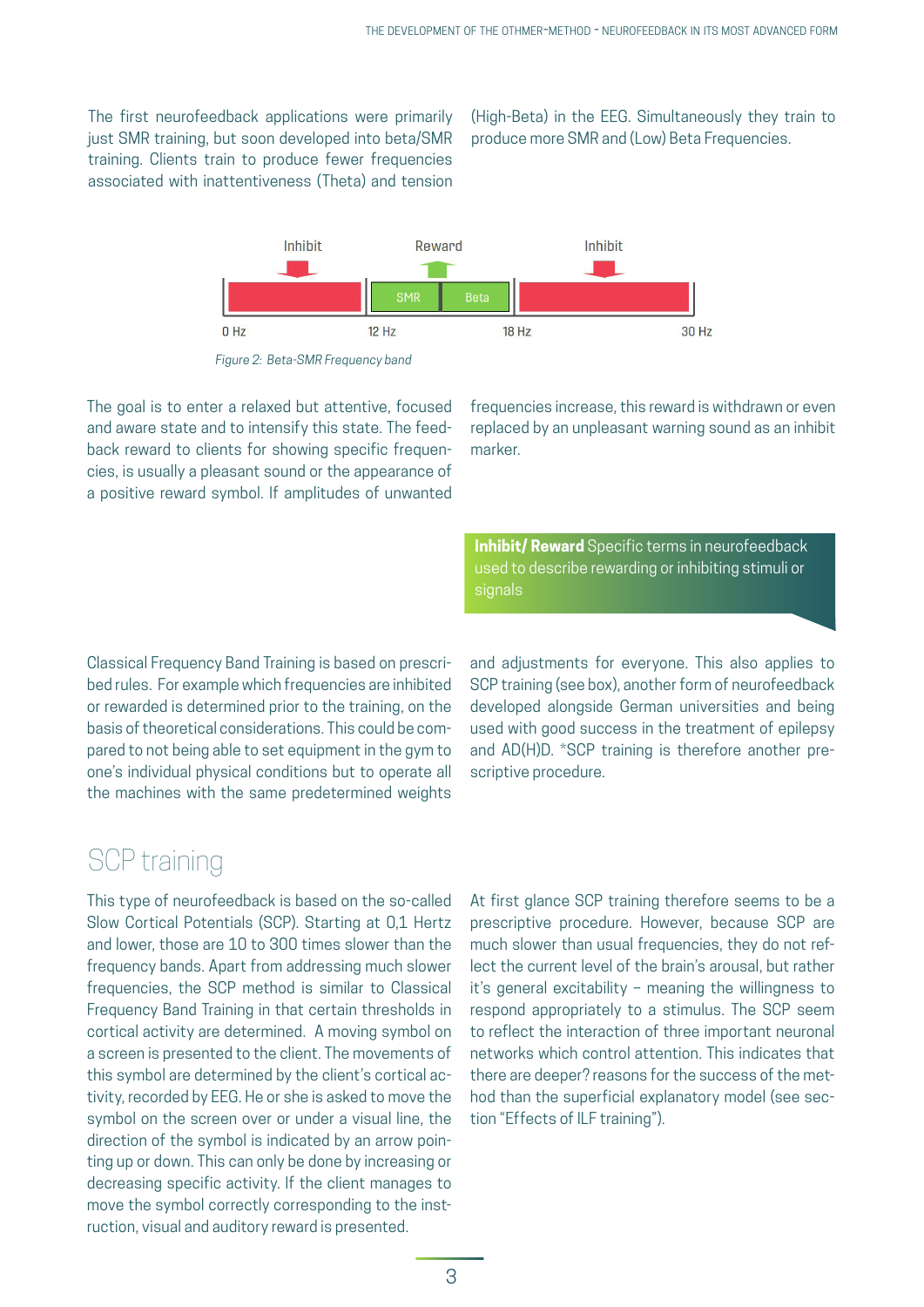### The evolution of the Othmer method

Frequency Band Training as a prescriptive method, is grounded on the assumption that there are specific desirable as well as undesirable frequencies in the brain's activity during cognitive skills training. The definition of those inhibit and reward frequencies are based on theoretical or statistical considerations on what should be the "norm" in the brain's activity. At first there was little reason to question those theoretical considerations, especially as impressive results could be achieved with the beta/SMR training. Nowadays, such general definitions on one individual's brain activity can be doubted - because we are familiar with the concept of neuroplasticity which was not wellknown back then.

Dr Siegfried Othmer and his wife Susan Othmer came into contact with neurofeedback as a powerful therapy option for their son – who was autistic - and became enthusiastic about the method. As a neuroscientist, Susan Othmer had an immediate professional interest in neurofeedback — and her husband Siegfried Othmer, a physicist – was the perfect complement for developing solutions for technical requirements. Together they started their own neurofeedback development institution (EEG Spectrum Inc.) in the mid-80s in Los Angeles, which later expanded to include a clinic and the name was changed to EEG Institute.

The Othmers worked with the beta/SMR training first, but they soon developed the first improvement in the procedure. They decided to no longer simply reward exceeding a single threshold level, but to work with the dynamic of the reward frequency band. The clients were now given feedback of their brain activity from an animation in which a bar moved up or down. The bar represents the proportion of Beta/SMR frequencies in the Frequency Bands recorded from the EEG.

> **"Neurocybernetic"** was the first system that provided feedback in the form of animation.

Working with dynamic feedback has been made possible by advances in computer technology, which, moreover, could increasingly reflect the EEG signals in 'real time', with almost no delay. Using the dynamic of reward frequency bands as a feedback signal marked the first of many subsequent shifts away from the initial explanatory model because this neurofeedback was no longer based on operant conditioning.

### The importance of electrode positions

In Sterman's beta/SMR training, electrodes were placed on the sensorimotor cortex, which was logical in epilepsy research involving psycho-motor seizures. Susan Othmer developed an individualised refinement of this treatment protocol; she enhanced the reward of SMR frequencies in the right hemisphere when working with tense and highly aroused clients, which produced calming effects for those clients.

**Protocol** means a detailed explanation of framework conditions in therapy (details provided in the box on page 4).

In contrast when working with inert and low aroused clients, she enhanced the reward of beta frequencies of the left hemisphere which was more beneficial for

them. This so-called C3Beta/C4SMR protocol produced good treatment outcomes.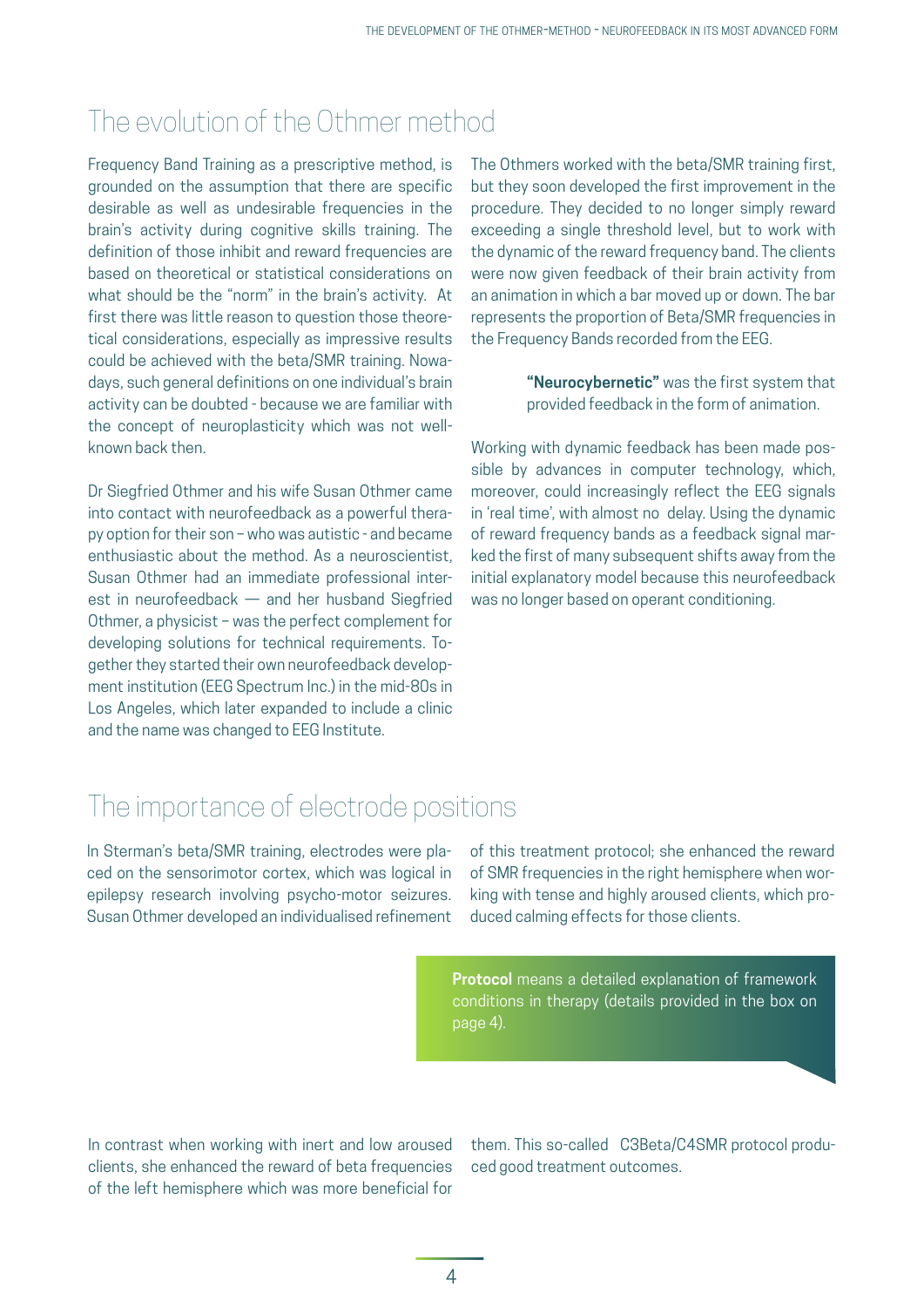| Different parameters of the training protocol                                                                                                                                                                                                                                                                                                                                                                                      |
|------------------------------------------------------------------------------------------------------------------------------------------------------------------------------------------------------------------------------------------------------------------------------------------------------------------------------------------------------------------------------------------------------------------------------------|
| Training protocols - including the framework conditions - contain information on rewarded and inhibi-<br>ted frequencies and potentials. Also, electrode positions and the type of recording are elaborated in<br>the protocol. These details may appear very technical, but are essential in classifying study results.                                                                                                           |
| The international standard system of electrode positions                                                                                                                                                                                                                                                                                                                                                                           |
| $C =$ Central (front parts of the crown)<br>T = Temporal (in the area of temporal lobe, around the ear)<br>$P =$ Parietal (rear parts area of the crown)<br>F = Frontal (brow, forehead towards hairline)<br>PF = Präfrontal (brow, slightly above nasal root)                                                                                                                                                                     |
| The additional figures indicate the hemisphere, odd numbers indicate the left hemisphere, even<br>numbers the right hemisphere.                                                                                                                                                                                                                                                                                                    |
| Type of recordings                                                                                                                                                                                                                                                                                                                                                                                                                 |
| Unipolar: Each channel delivers only the signals from one electrode (referential recording). The second<br>electrode is placed at an electrical neutral point, most often the earlobe. It is possible to get in feed-<br>back from several channels.<br>Bipolar: The signals of both electrodes from one channel are analyzed and their ratio (i.e. difference)<br>goes into the feedback. Multiple channels can be used here too. |
| Intrahemispheric: Signals are recorded from the same hemisphere.                                                                                                                                                                                                                                                                                                                                                                   |
| Interhemispheric: BipolarBiploar recording with electrodes on the left and right side of head<br>Homotop: Interhemispheric, with corresponding electrical exposures, such as T3 and T4.                                                                                                                                                                                                                                            |
| QEEG ("Quantitative EEG"): The client wears a cap with 32 or more, electrodes. All the electrodes'<br>signals are analysed. The aim is to display the interaction of brainwaves in different brain areas.                                                                                                                                                                                                                          |
|                                                                                                                                                                                                                                                                                                                                                                                                                                    |
|                                                                                                                                                                                                                                                                                                                                                                                                                                    |
| $\sim$ $\sim$ $\sim$                                                                                                                                                                                                                                                                                                                                                                                                               |

*Figure 3: Different parameters of the training protocol*

However, in many cases other electrode positions have proved to be more helpful. When searching for those other positions, the Othmers were guided by the knowledge that cortical areas are associated with specific functions (see figure). The most effective

electrode positions were previously empirically chosen, nowadays thanks to advancements in knowledge, we know that they are located at major main hubs of cerebral networks (more on this in the section "ILF Training's Mode of Action").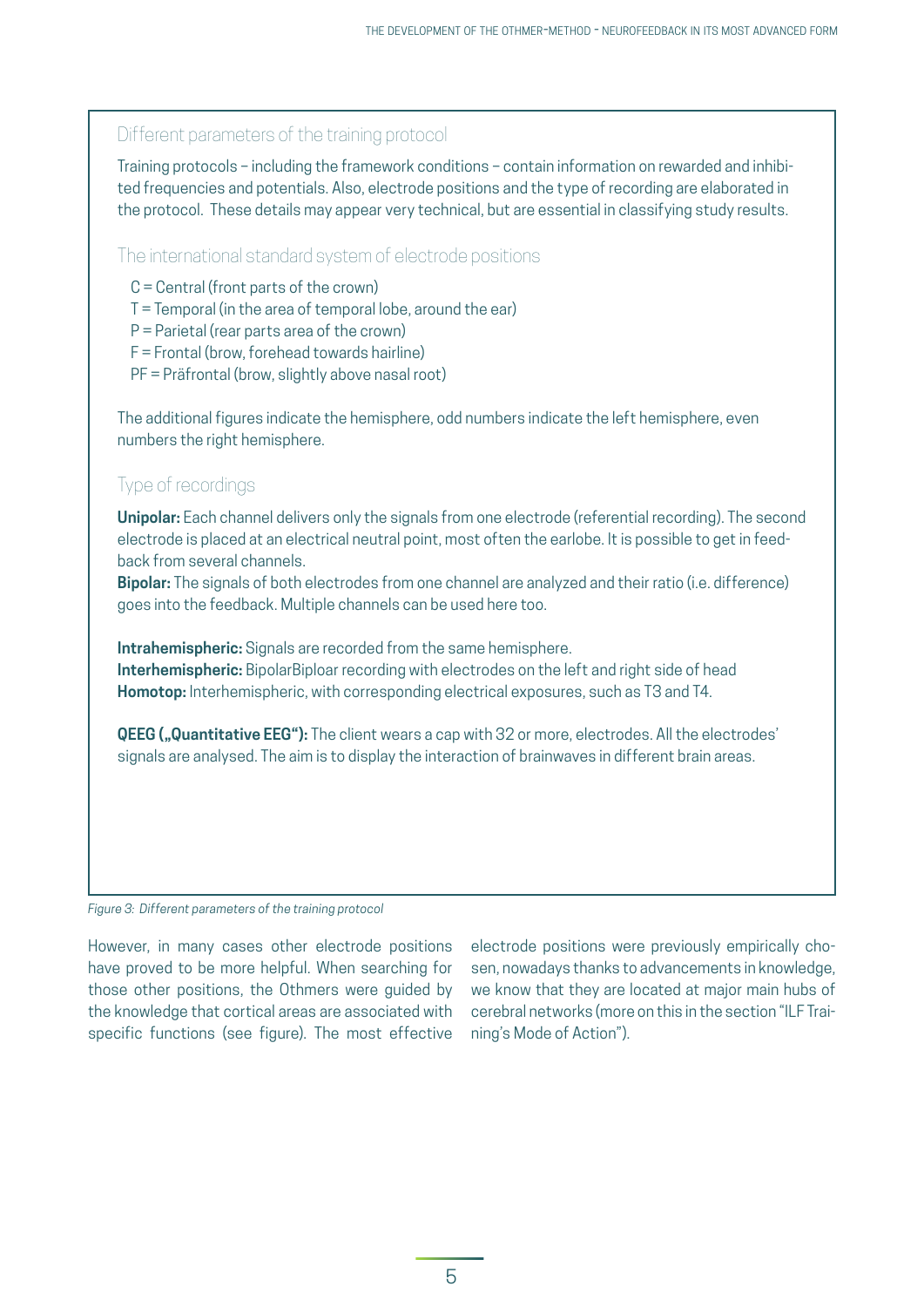# Physical location of various functions on the cerebral cortex



Mapping of the cerebral areas: frontal lobe (blue), parietal lobe (green), temporal lobe (beige), occipital lobe (red). The cerebellum and brainstem with medulla oblongata and passage into the spinal cord are displayed caudally in the cerebral cortex.

#### *Figure 4: Training on specific areas*

### Individualization of reward frequencies

Besides the impressive effects of the beta/SMR training, some clients did not achieve the expected effects. Therefore, Susan Othmer started to modify the filters so that other frequencies were rewarded – based on the client's feedback. Like adjustments to lenses, she gradually offered a new setting to the client's brain and identified the reactions to this adjustment.

Identifying symptoms of under- or overexcitation was particularly helpful. She modified the training to the point where the best individual frequencies for this client were found for their current situation.

### Symptoms of various conditions of excitability

Various symptoms of under- or overexcitation enable the best individual frequencies to targetand train on an optimal level.

Lethargy, somnolence hyperactivity; impulsivity Slowness Tics, compulsive acts Emotional vulnerability palpitations, tachycardia Sorrowfulness, crying emotional reactivity Lack on deep sleep anxiety, fear, anger, despair Problems waking up and aggressive behavior

#### **Restrained, slower agitation, overwhelmed**

Dizziness, nausea muscle tension, convulsions Symptoms of low glucose level example problems falling asleep, nightmares

*Figure 5: Symptoms of various conditions of excitability*

Discovering the need to individualise the reward frequencies for each client was revolutionary. It implied that the brain is able to perceive and differentiate between feedback signals in a very sensitive way - despite the short time delays arising from the necessary

signal filtrations and processing. However, the successes confirmed to the practitioners that this approach, of achieving the optimal response frequency, was correct.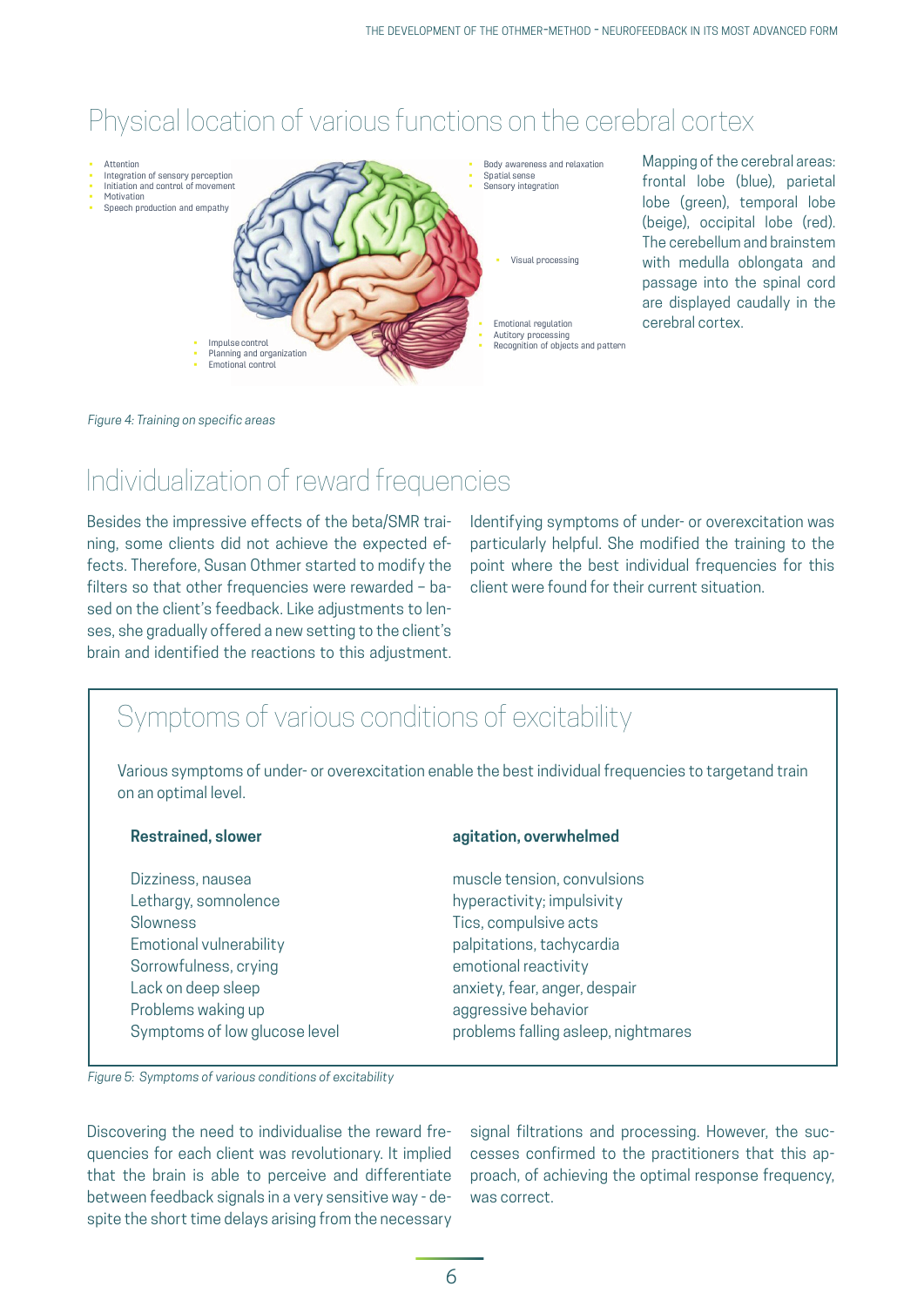Nowadays the impact of the feedback signals is better understood, thanks to further research by the Othmers and fundamental changes in neuroscience's understanding of the brain. This is further described in the section "Effects of ILF training". It is important to note that with the individualisation of response frequencies, the Othmer method was no longer a prescriptive method. The frequencies were no longer assessed in accordance to a standardised schedule, but purely in terms of clients' responses.

This became more significant when Susan Othmer continued to change the reward signals to even lower frequencies. Clients began to react faster to very low frequencies than to the traditional frequency ranges, which was completely unexpected from what was then known. Some researchers were fascinated by this contraindication and put great effort into understanding

the phenomenon of why lower frequencies seem to have greater impact on neurofeedback. This curiosity finally brought about ILF Neurofeedback, which was influenced by the combined knowledge of clinicians, scientists, engineers and software developers. Today research indicates that neurofeedback training with ultra-low frequencies stimulates the brain's connectivity. In 2020 a team of researchers under the direction of Olga Dobrushina published the randomized controlled study "Modulation of Intrinsic Brain Connectivity by Implicit Electroencephalographic Neurofeedback", where 52 healthy subjects underwent brain fMRI pre and post a neurofeedback session. They found that one single session of ILF Neurofeedback led to significant changes in the brain's connectivity and activity.

# Infra Low Frequency: Training with extremely slow potentials

Understanding the effectiveness of neurofeedback training with very low frequencies is the major innovation of the Othmer method and has led research and therapy since 2006. From a technical point of view, today's infra-low-brain signals, ranging between 10 and 0.0001 millihertz are no longer 'frequencies' in the usual sense, because one single oscillation would last for hours. Whilst frequencies can be described as waves, ILF could correspond to the ebb and flow of tides. Therapists choose only a small sample of the electrical activity and examine this 'under a magnifying glass'. They monitor how the electrical potential increases  $-$  or to maintain the image  $-$  how high and fast the flow is coming. By selecting a frequency as well as the electrode's position, different regions can be trained according to the client's individual needs.

The ILF also reflects the excitability of the brain and, just as in SCP training, clients are expected to learn and practice to better regulate themselves. However, clients are no longer given an active task to intentionally self-regulate. Instead, they watch TV programmes and  $films$  — their content can be very different — or play computer games. It is now even possible to train using virtual realities. The computer program assimilates? information from the EEG, onto the screen by way of tones and images?. Additionally, tactile feedback can also be provided using vibrating units. The changes are very subtle, and examples of affect are brightness, color intensity, volume, speed or frequency of events on the screen. It is neither possible nor necessary to consciously understand how the feedback is generated.

**Cygnet / Neuroamp:** the development of software and corresponding amplifier were required for ILF training's demanding signal processing.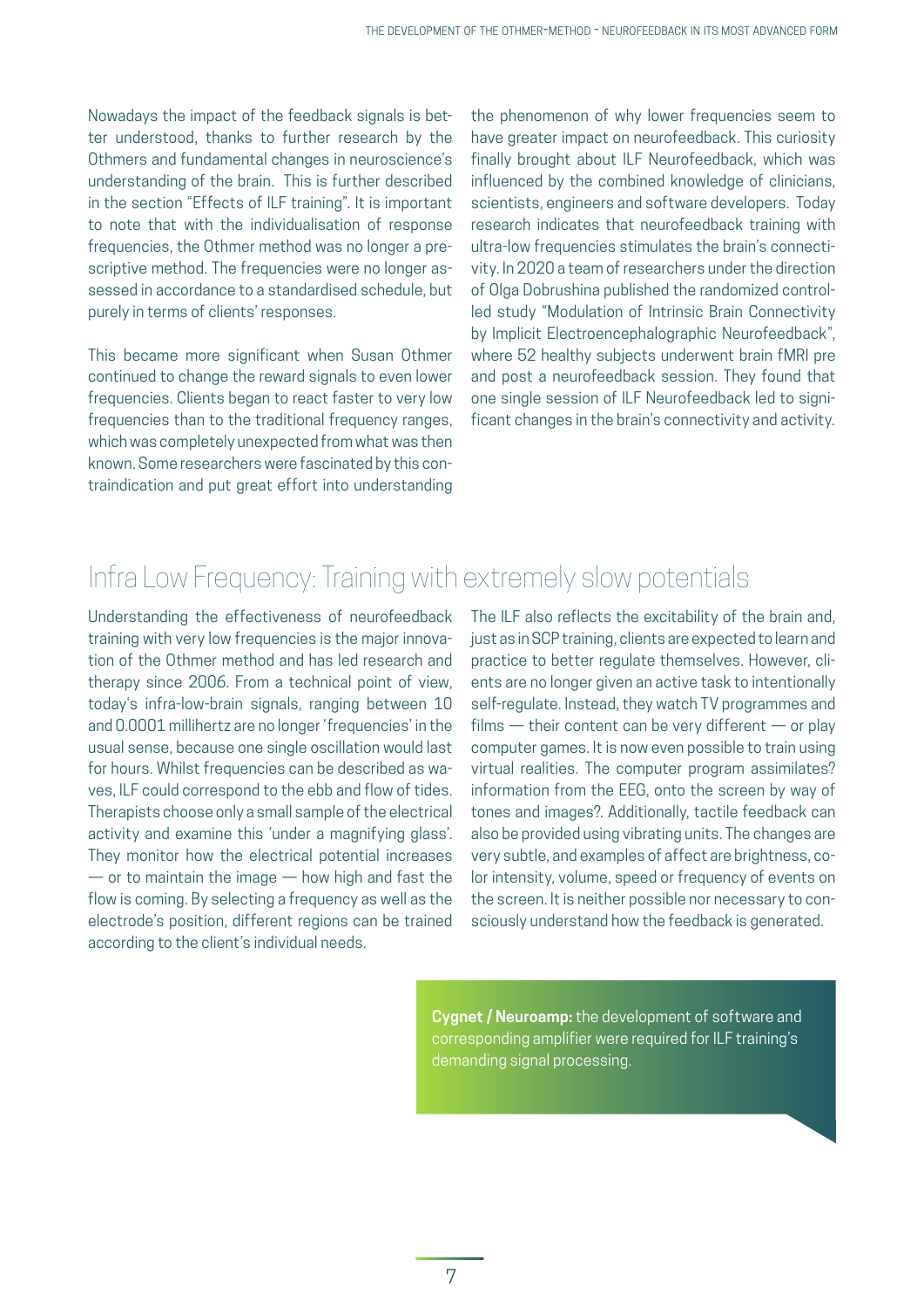There is a major difference between the frequencybased neurofeedback training and the SCP training, which is also based on very slow potentials: the signals are no longer a reward but give non-value feedback on

the brain's activity. Only the inhibits classify certain frequencies as 'desirable/undesirable' if certain amplitudes of the usual frequency bands are exceeded.

# Effects of ILF training

Now, with the progression into extremely low potentials for which there is no more reward signal, the effect of neurofeedback can no longer be explained by operant conditioning (alone). But how does it work?

### The feedback signals are like a mirror for the brain

The feedback signals reflect the brain's activity like a mirror. Electrode positions and feedback parameters can adjust the range of neuronal activity that is presented to the brain through visual, auditory and tactile modalities. The brain is constantly working to match the observed signals to its own activity and to identify its own influence on those. Automatically it moves from 'What has this stimulus to do with me?' to 'Did I do that?'. Subconsciously the brain tries to find patterns in the observed stimuli and internalises them?. That means that details of what happens on the screen is less important than the link between those stimuli and the brain's subconscious awareness of 'I affect these changes'. This self-detection is the reason why an additional observer would not be affected by the feedback presented by another person's EEG activity because there would be no link between the feedback and the brain's sensory integration process.

Neurofeedback training therefore increases the selfperception that the brain, along with all other available information, uses quite automatically for self-regulation and self-optimization. Standing and walking are typical examples of such brain activity, where a wealth of internal and external information is constantly integrated and adapted, without involving consciousness. However, a person who wishes to learn a new pattern of movement often needs additional support in the beginning. Infants will have to pull themselves up using table legs to support learning to stand alone.

Also dancers use mirrored walls to check their body posture and compare their internal view of a new pose with the outer representation. The rule is: the more something new is practiced, the more specific the inner signals develop, so they can increasingly rely on their internal image only, without extrinsic tools and even without conscious control.

These examples illustrate the brain's neuroplasticity: For a long time, the presence of neuroplasticity in the adult brain was neglected. Neuroplasticity doesn't just refer to those who have danced since childhood and continously add and learn more skills for example, but refers to every adult. New neuronal compounds are also emerging in the brains of over 50 year olds, who for example practice Tango for the first time, try to learn a new language or begin taking long-desired piano lessons. Totally new neuronal connections are created in their brains. It is true that learning something new as an adult feels more difficult than when younger, but it is not established that this is because the brain is less flexible. Its possible the brain maintains its willingness to learn when we practice as motivated and persistently as children do, and stay enthusiastic about every progress, instead of becoming dissatisfied by our own limitations. ILF neurofeedback, which does not judge ability, supports the hypothesis that aging does not remove the brain's ability to learn as it can be observed that adults react to ILF neurofeedback quite similarly as children do.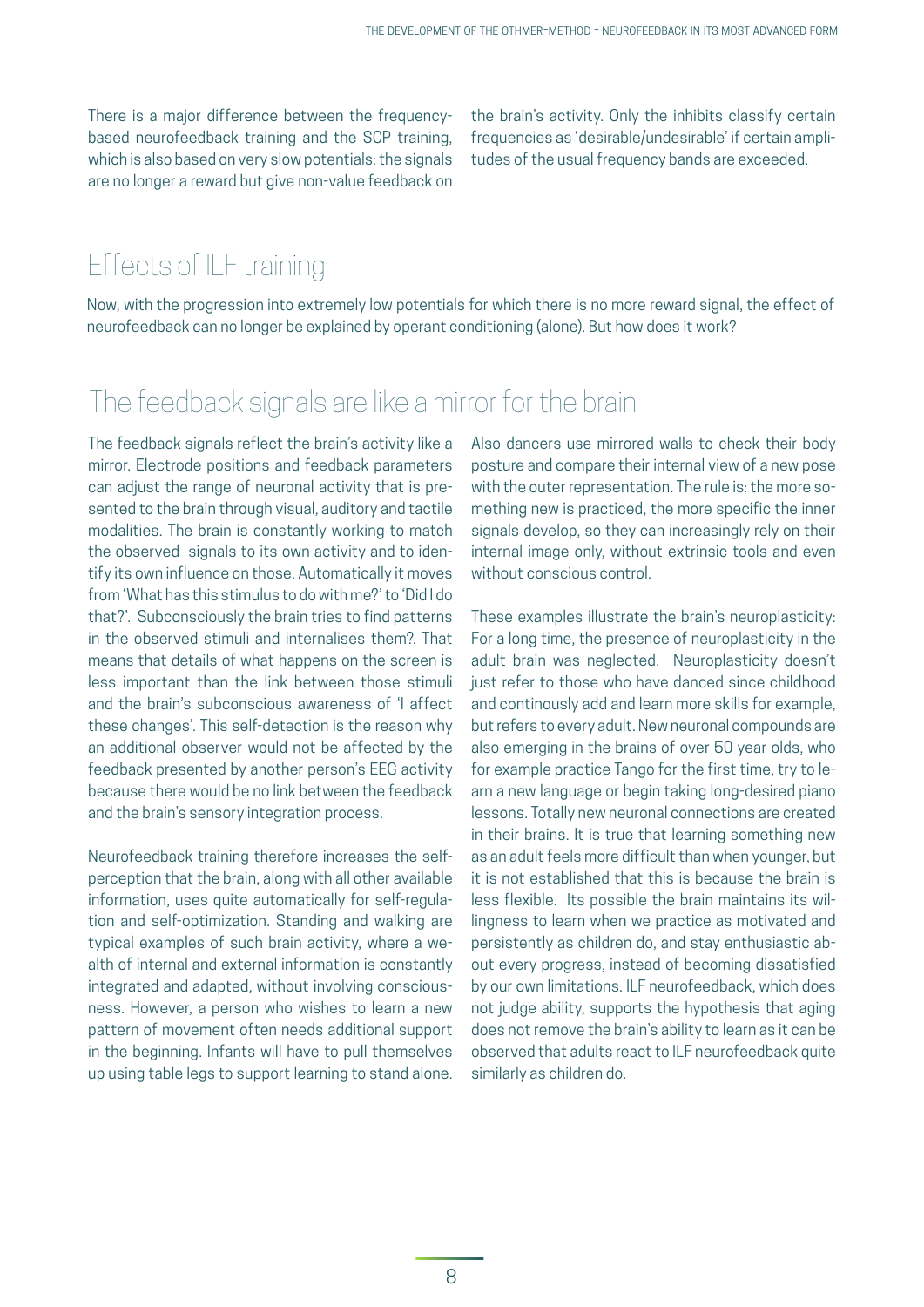# The specificity of slow potentials

But why do clients show such powerful effects to the slow-changing signals used in SCP and even more in ILF training? Research findings suggest that those low potentials influence the brain at the level of neural

networks— that is, the interaction of different areas of the brain. Of particular importance are those networks dedicated to self-regulation of internal arousal and excitability (see box).

# Essential self-regulation networks

The Default Mode Network (DMN) becomes active in the state of inner attention, especially when external stimuli are nonexistent. This provides the brain with small breaks where it can schedule and organize - a mini version of what it does during sleep. A healthy brain reduces its excitability naturally every 90 to 120 minutes during the day.

In contrast, the Central Executive Network (CEN) needs to be active in order to be alert and focused on the outside world.

The ability to change between those networks according to given situations, is in the Salience Network (SN). It filters incoming stimuli and determines which may be consciously perceived and which are not.

*Figure 6: Essential networks for self-regulation*

The interaction of the three networks, however, not only affects the ability to concentrate, but it goes much further than that. This can best be explained by

considering the balance between performance and internal arousal as a simple bell-shaped curve.



*Figure 7: Self-regulation processes*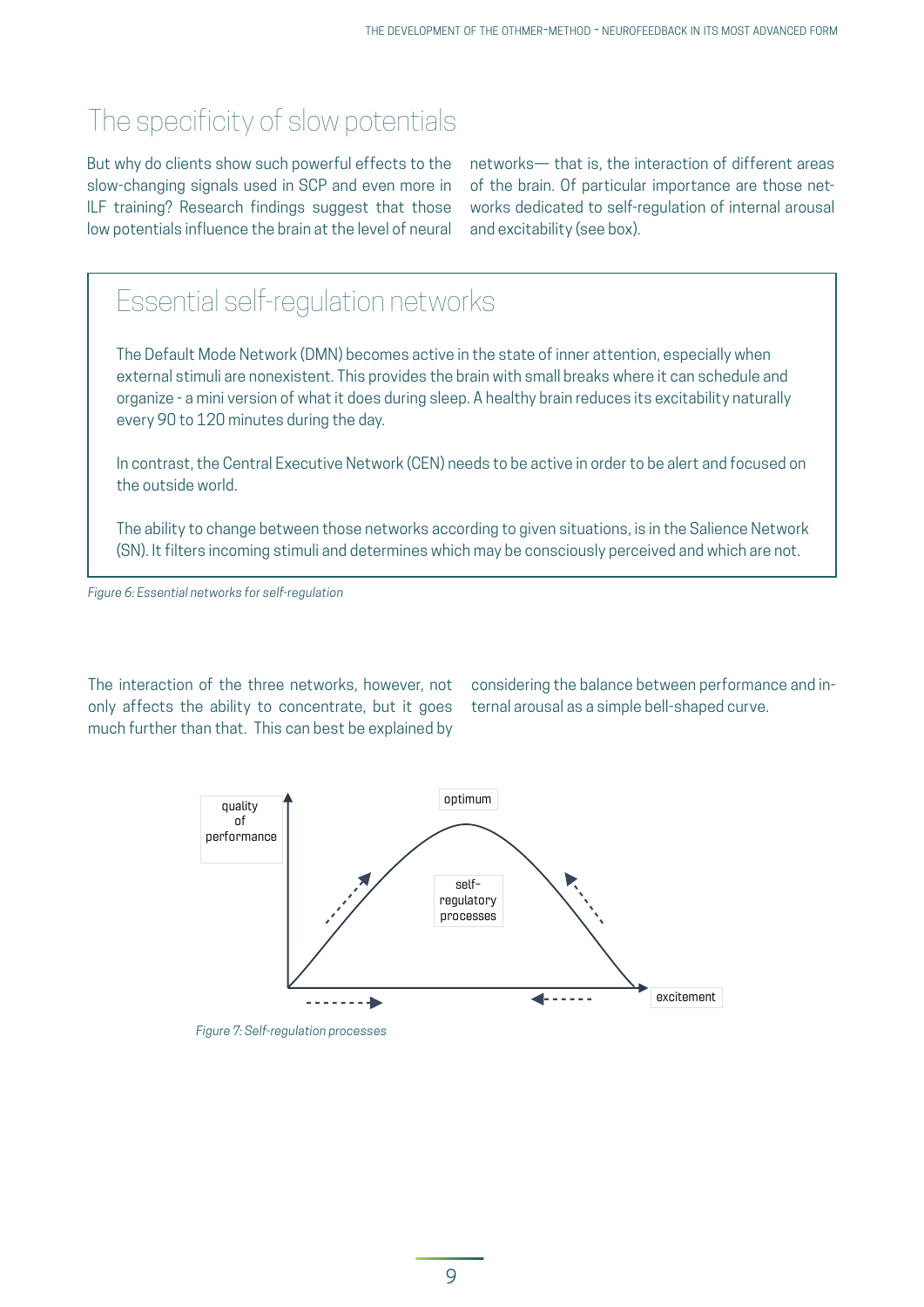A level of low arousal manifests in sleepiness and lethargy. The higher the arousal level, the better the performance: one is able to concentrate and focus. But a further increase in arousal, beyond an optimum level, leads to a decline in performance: in an excessively stressful situation, each task consumes more attention than is actually necessary. Moreover, a positive manifestation of 'concentration' becomes increasingly obscure when focused on difficulties and hazards. As arousal rises further, such as in a life-threatening situation, one goes into fight or flight mode. This overstimulation can also cause constriction and paralysis. In traumatized people this can sometimes even be caused by very mild and harmless external triggers.

The level of arousal essentially determines the way that an individual perceives oneself in the world: lethargic and paralysed, active and self-efficient or threatened and overwhelmed. Mild forms of these conditions can fluctuate on a daily basis, but they can also fundamentally influence mental health.

In a well-regulated human the arousal of the brain rises and falls naturally over short and long periods of time. But ideally it fluctuates within a 'normal' range and never reaches the extreme states on the curve. Meaning whenever mild symptoms of over-arousal occur one takes a break and recovers – by taking days off, relaxing or sleeping - to bring the arousal back to a level where optimal performance is possible.

But these days many people run on very high levels of arousal, non-stop every day. Sometimes this results in a collapse into the opposite state of extreme and ongoing exhaustion. This is also referred to as 'burnout' or a depressive episode. In other people over-arousal can result in anxiety disorders or compulsive syndromes; even migraine seizures, epilepsy or panic attacks can be understood as expressions of very high arousal levels. In addition, the curve can look different in some people, often the ones with the above-mentioned conditions: their field of optimal performance is smaller, they are less resistant to stress and are more likely to collapse.

Evidence from neurofeedback also gives us a better understanding of AD(H)D when explaining the phenomena regularly occurring with this indication, in terms of arousal and optimum performance. It is known that AD(H)D symptoms result from an under-arousal in the brain. Referring to the arousal performance curve, this means that the course of the curve is displaced to the right side and starts flat. People with AD(H)D need a lot of stimulation to get active. This also applies to hyperactive patients. Agitation and wriggling can be unconscious strategies to stay focused and enable action rather than letting the attention drift. This is also why methylphenidate – a stimulant – may be effective for affected clients.

These explanations help to understand why ILF neurofeedback in particular leads to clear and sustainable positive changes in many disorders. This therapeutic approach trains and improves a basic skill on which a lot of human behavior depends - self-regulation of arousal level. In neurofeedback, clients - unconsciously and without feeling a pressure to 'perform'- develop a skill that they can apply universally. Thus, clients don't need to focus on their shortcomings nor come up with a well-defined diagnosis; it is sufficient that clients - and/or their relatives - describe their conditions to the therapist. This description should be as accurate as possible which is why it is recommended that a comprehensive catalogue of neurological and physical symptoms is used.

Since the early 1990s, therapists and researchers have also relied on objective tests to support clinical observation of symptoms. The CPT (Continuous Performance Test, see box) is such a tool, used to assess various aspects of attention.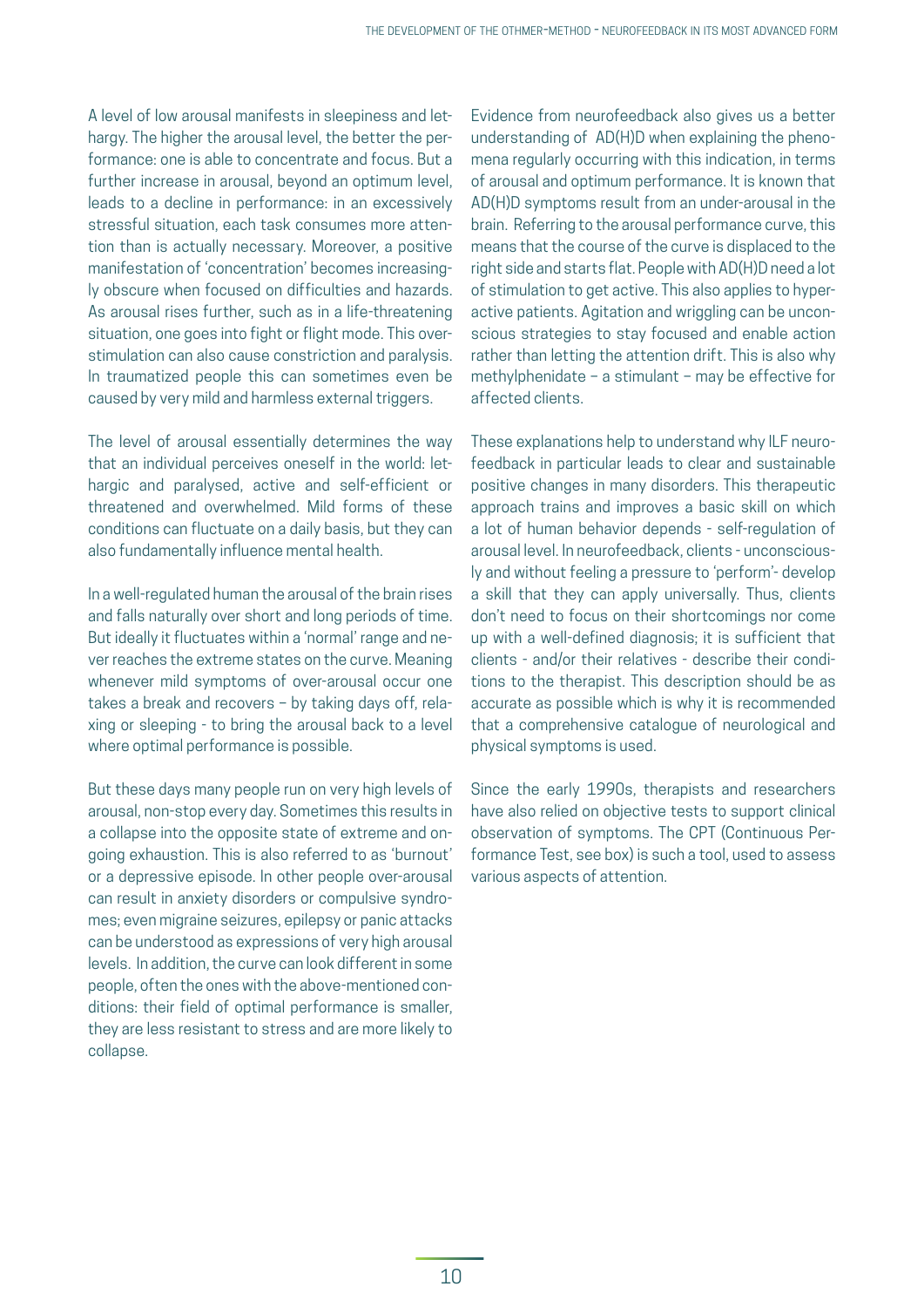# Continuous Performance Test (CPT)

Different parameters of attention can be measured by the CPT. It can give information about how well the client can focus attention and respond correctly over time. The CPT is performed on a small electronic device with a screen in the middle and two buttons, one on the left and one on the right side. On the screen, a large square formed of smaller squares appears. Either all the small squares or all except the middle square light up. The client is asked to press a button when all squares except the middle light up and not to press a button when all squares light up (Go/No go task). The client's average response time is measured as well as whether the response was correct or incorrect. Excessive impulsivity can be seen when the client reacts before the stimuli has been properly presented or not presented at all. Not pressing on a go-condition indicates a lack of attention.

The test takes 20 minutes. Stimuli are presented with increased speed in the middle of the test and the speed is reduced towards the end of the test – which is extremely challenging because clients tend to get bored towards the end. Some clients with major attention problems initially struggle to complete the test at all.

*Figure 8: Continuous Performance Test (CPT)*

### Typical therapeutic process

The discovery of ILF training's effectiveness has not brought Susan and Siegfried Othmers research projects to an end. They continue to gather experience and adapt their method to new knowledge.

It is useful to consider a certain order in neurofeedback training. This is based on the chronology of the brain's natural development process in childhood. It starts with regulatory functions, which are mainly connected with the brain's right hemisphere. For this reason, treatment typically starts on the right hemisphere (at least with one electrode). This can have a positive impact on functions of other important networks in the brain. It seems that superior brain functions need a specific foundation to become developed – not only in natural development but also in neurofeedback. Following this chronology may also increase the effectiveness of the ILF neurofeedback training.

This client-centered procedure also shows that experience of the neurofeedback providers (e.g. therapists) is a highly relevant factor for clinical effectiveness. Certain technical equipment is a prerequisite to be able to use neurofeedback, but neurofeedback training goes far beyond simply using technical devices. The ILF procedure in particular therefore, is neither suitable for patient's home use, nor should it be provided by untrained practitioners.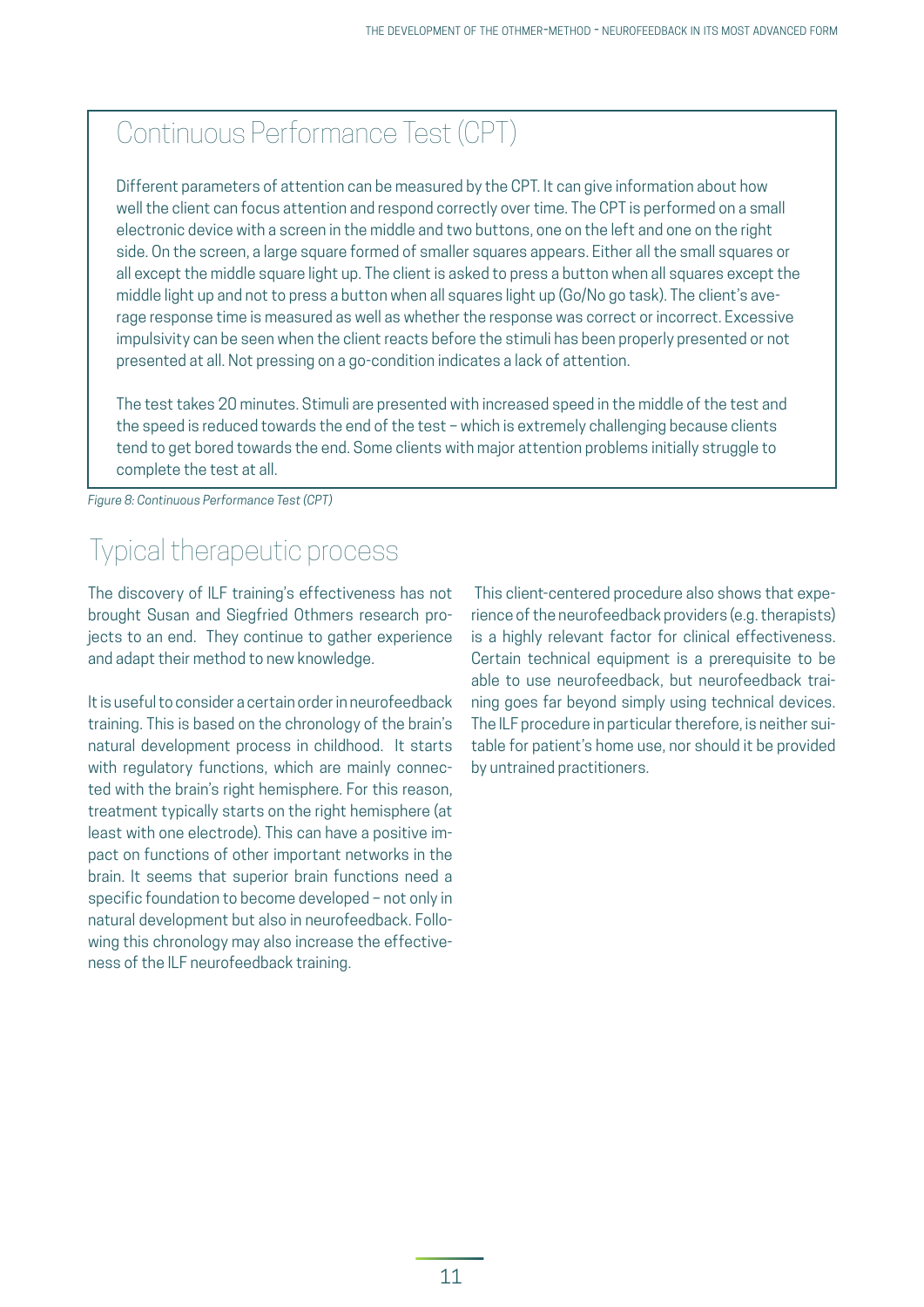### Neurofeedback research

While interest in neurofeedback research has remained low for decades, it has grown sharply since 2009, as shown in the number of published papers available in PubMed's database.



AD(H)D and learning difficulties so far are the most common indications in neurofeedback research (PubMed Search until 2018).



*Figure 10: Study situation*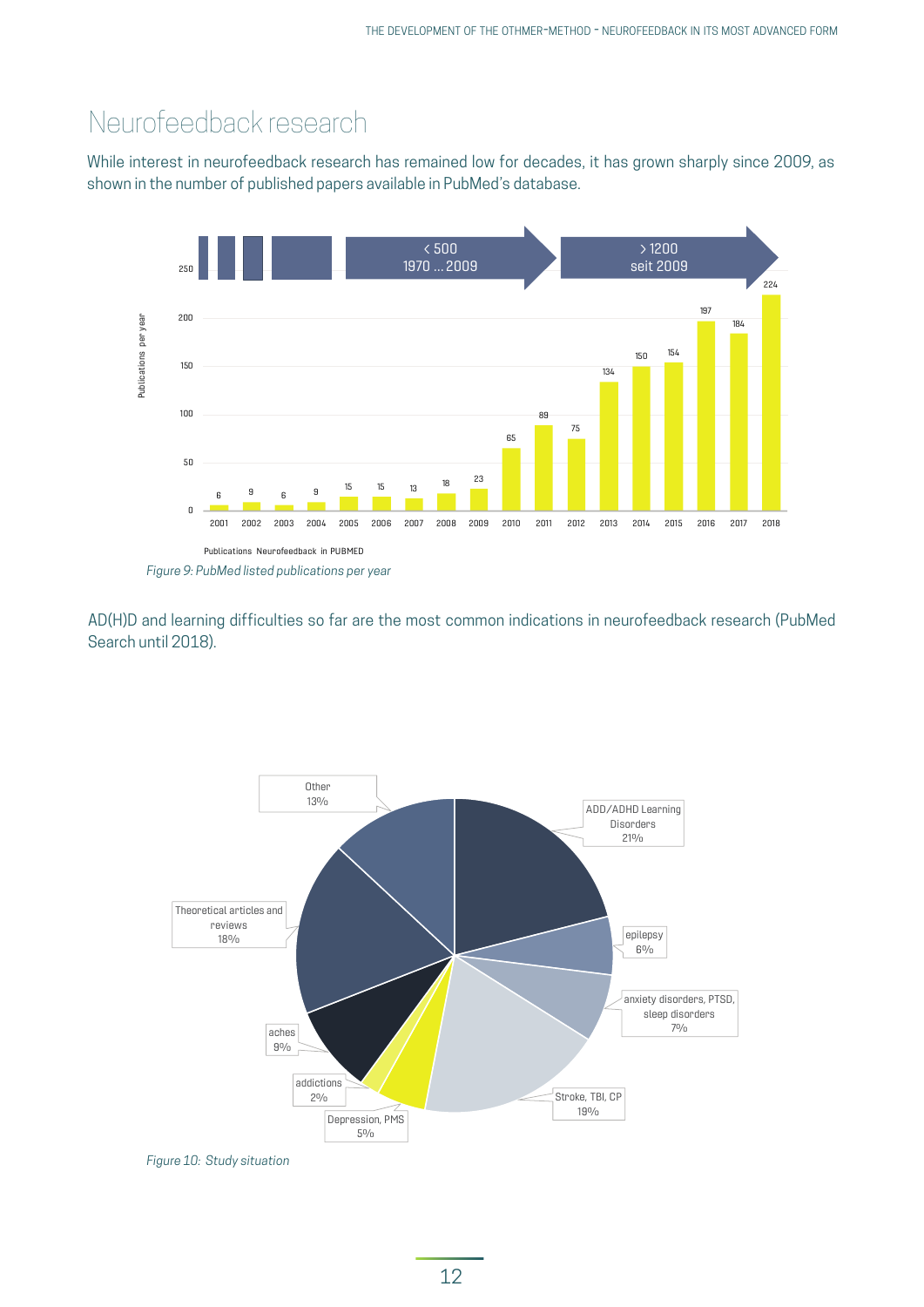The basic research by Barry Sterman and Joel Lubar has shown that neurofeedback is an effective therapeutic tool. Also the effectiveness of subsequent neurofeedback methods, especially the widely-used

Beta/SMR training, and the Othmer's developments of it, are well documented today and are embedded in treatment guidelines as an evidence-based procedure.

**Reminder:** In beta/SMR training, a client trains to reduce the proportion of frequencies associated with inattention (theta) and restlessness (high beta) in the EEC by creating more SMR and (Low) beta-frequencies with higher amplitudes.

Finally, as previously stated, the procedures lead to the ILF neurofeedback, which is empirically documented with comprehensive clinical data. An extensive archive containing systematic analysis of treatment processes and therapy outcomes has been generated within the EEG Institute in Los Angeles. However, scientific research of various treatment protocols for all ILF neurofeedback indications for different client populations, require extremely complex study designs. As this is an individualised, client-centered, non-prescriptive symptom-based procedure, randomized, controlled study designs are more demanding and challenging than for standardised procedures. In addition, treatment protocol is continually optimised with regard to the progression of treatment.

Despite these challenges, there are already some good studies and ongoing promising clinical investigations. In particular, it should be mentioned that the study already cited by Dobrushina et al., demonstrates a significant change in the brain's connectivity during a 30-minute session of ILF neurofeedback. The study shows that the implicit processing of the feedback signal modulates neuronal networks and increases the connectivity of those networks. This work is a milestone to better understanding neurofeedback's mode of effect. It also gives insights on how powerful ILF neurofeedback can be as a therapeutic tool and emphasises the clinical potential of this particular therapeutic method.